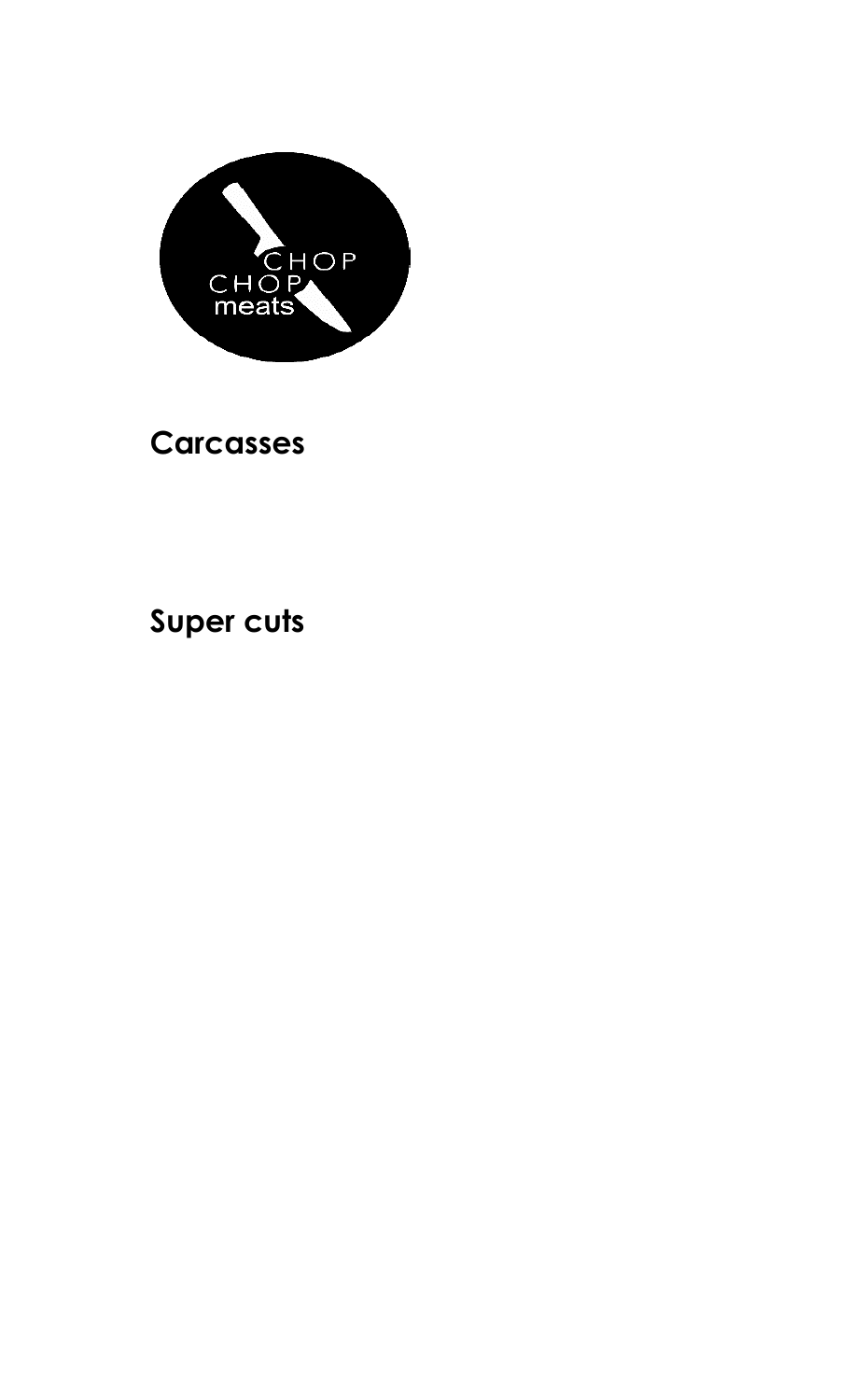**Commercial cuts**

**Other specials**

**Offals**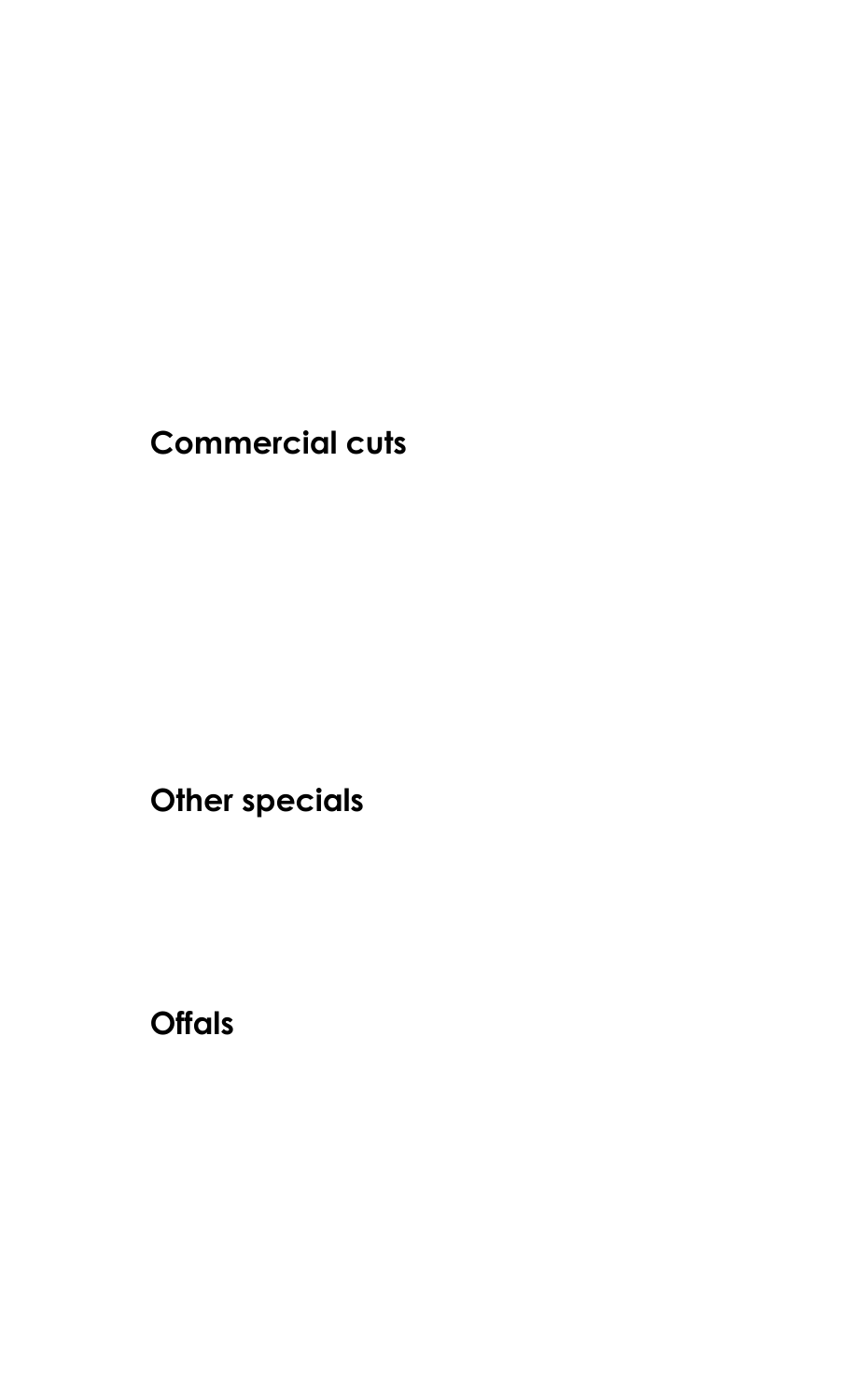**Other protein produ Lamb**

**Goat**

**Fish Chicken**

**Processed products**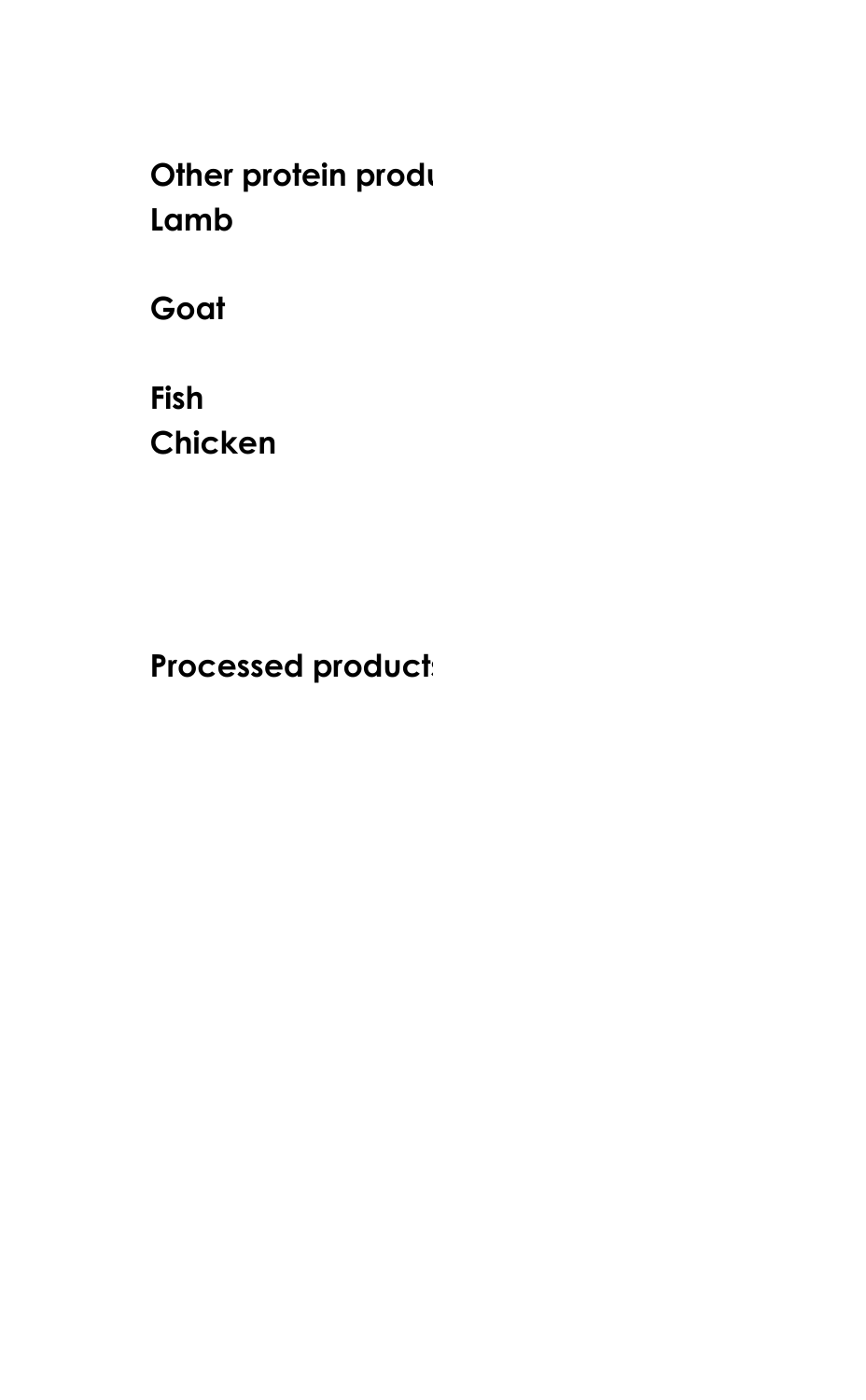**Cold meats**

# **Nuggets**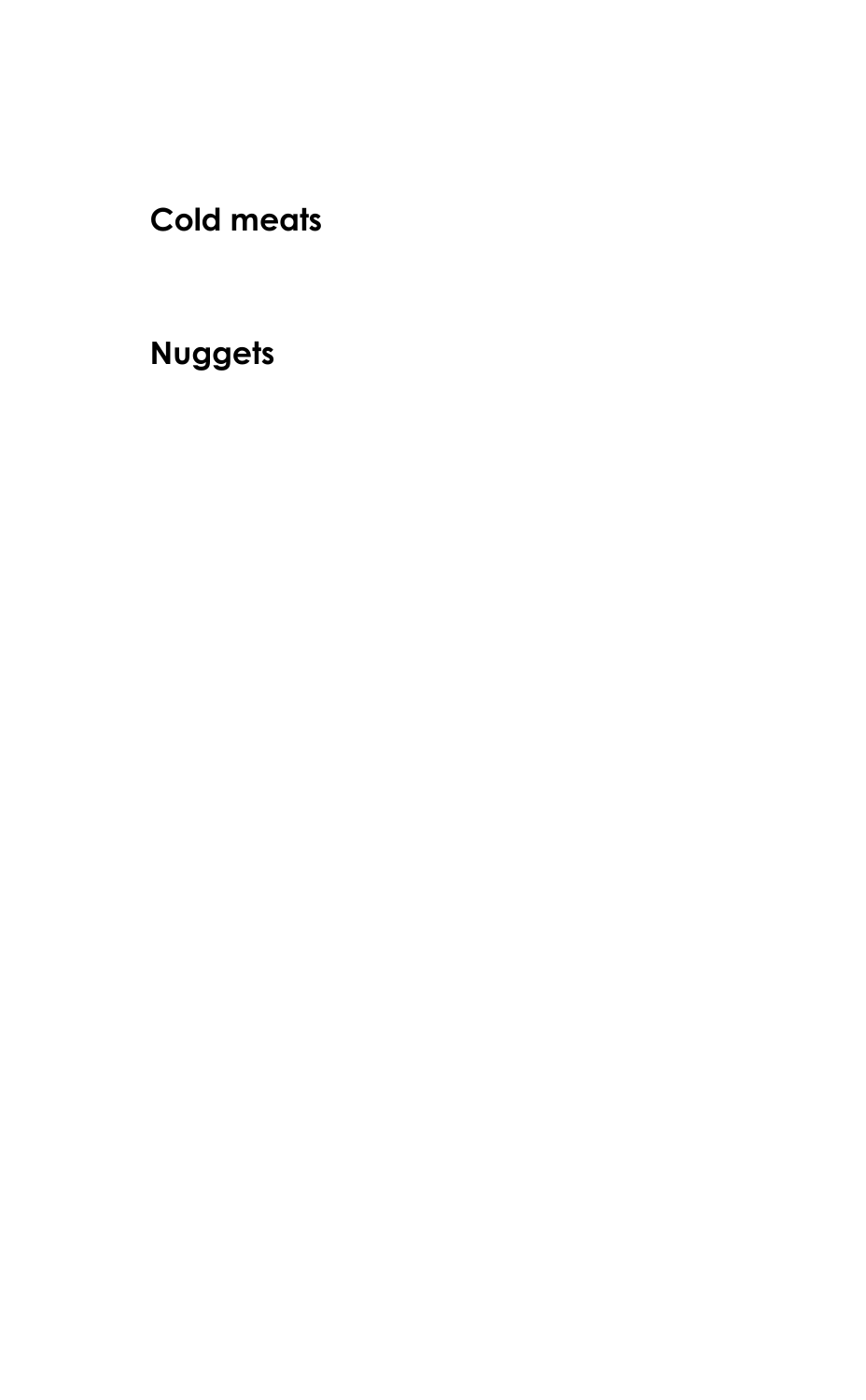## **Chop chop Meats (CC Meats)**

### **Product price list**

Super hindquarter Super forequarter Commercial hinderquarter Commercial forequarter

Super sirloin whole super sirloin steaks super rump whole super rump steaks super T-bone steaks super topside whole super topside steaks Super silverside steaks super goulash super minute steaks super short ribs super prime ribs super ribeye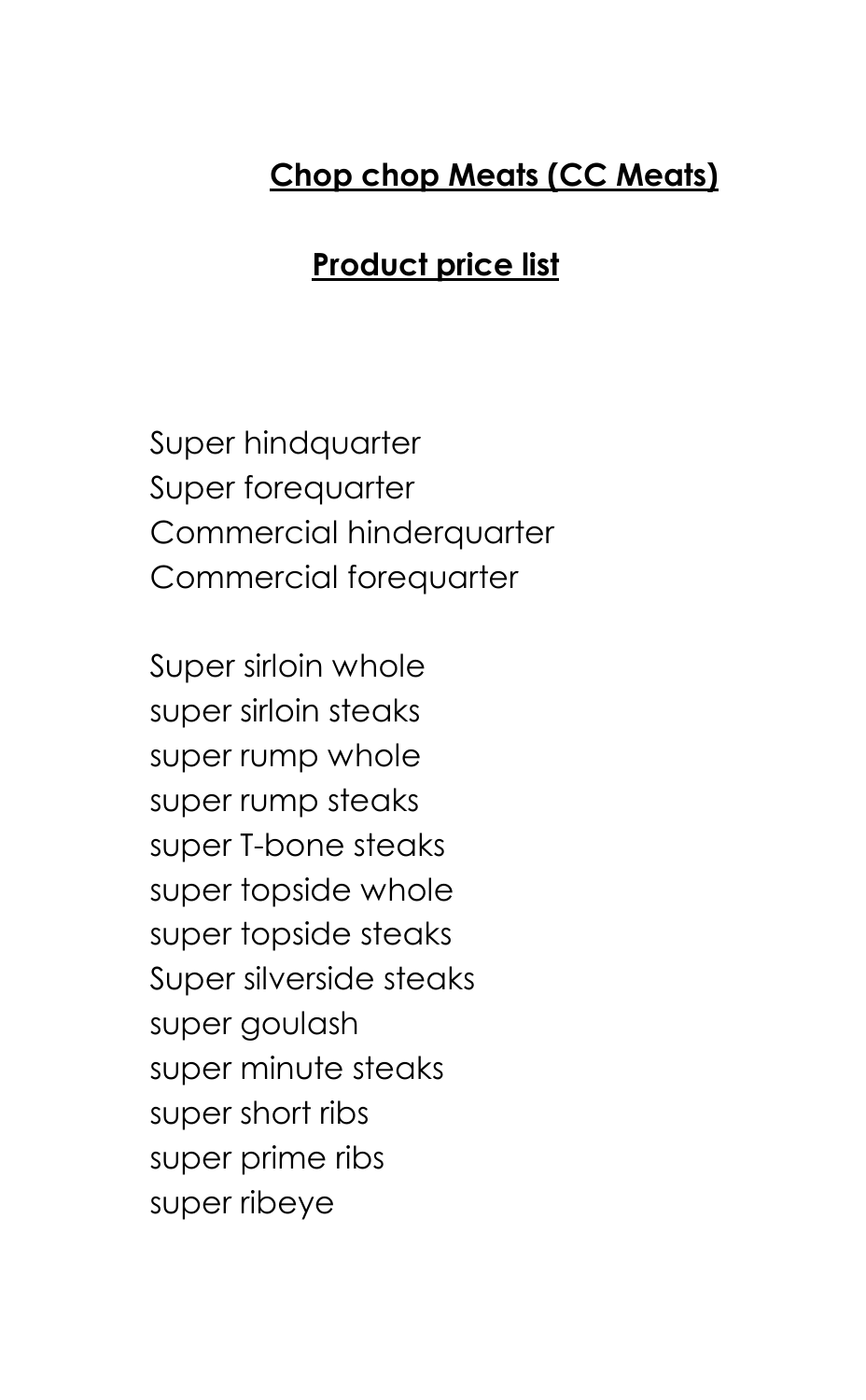super bone in shin super topside roasts super blade super brisket super stewing beef super steak on bone

commercial T-bone steaks commercial stewing beef commercial steak on bone Commercial prime rib commercial blade commercial brisket commercial bone in shin

**Fillets** Oxtail Beef bones Knuckle bones

Liver Kidney tripe casings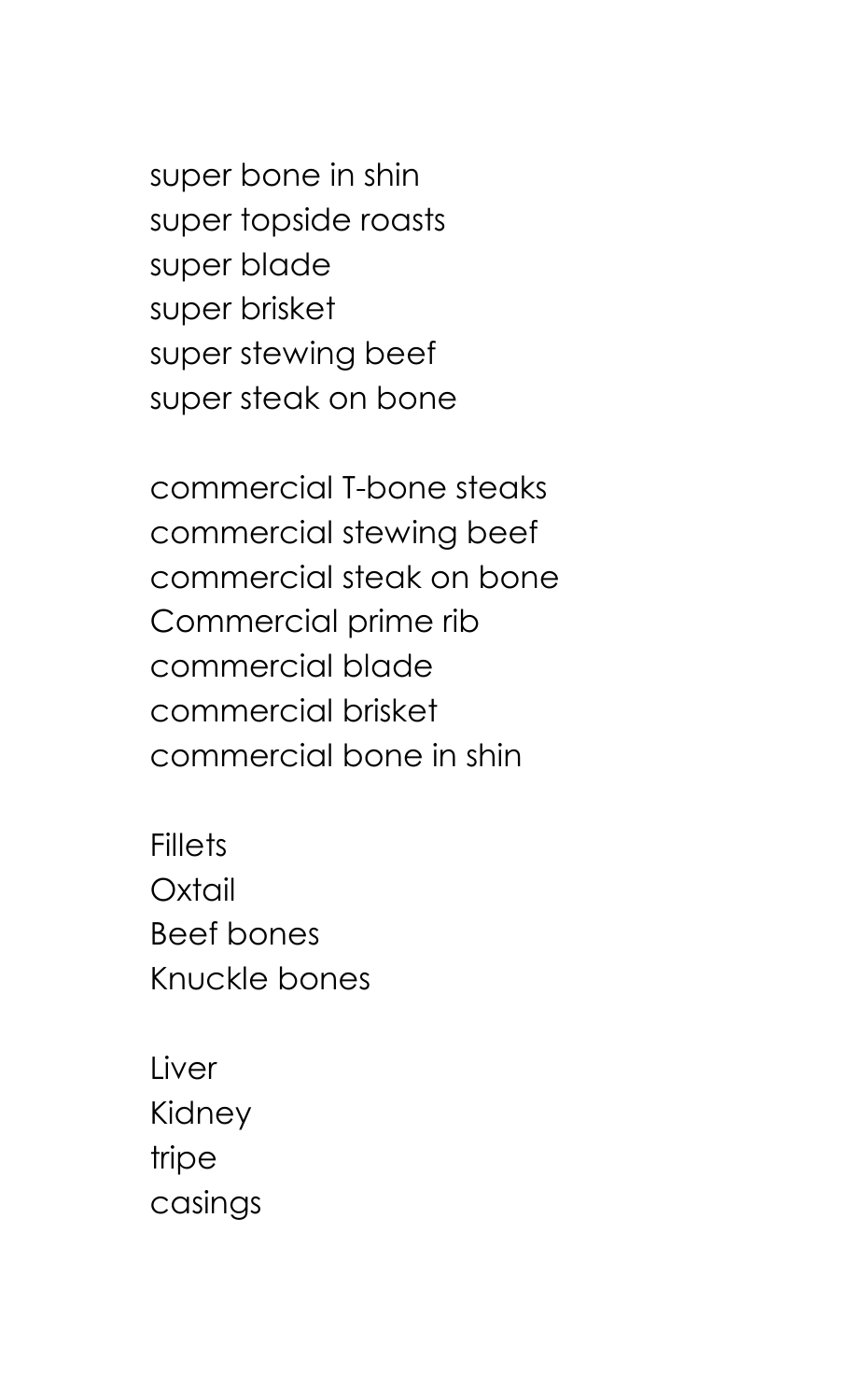### **Jcts**

Lamb whole Lamb loin chops Goat whole goat stew palm size bream whole chickens chicken thighs chicken wings chicken drumsticks chicken breasts

#### **Processed products**

chop chop classy burger patties 150g Topside mince Sicilian wors bulk Sicilian wors Irish wors bulk Irish wors Merguez wors bulk Merguez wors Boerewors bulk Boerewors Brooklyn Knackers wors bulk Brooklyn Knackers wors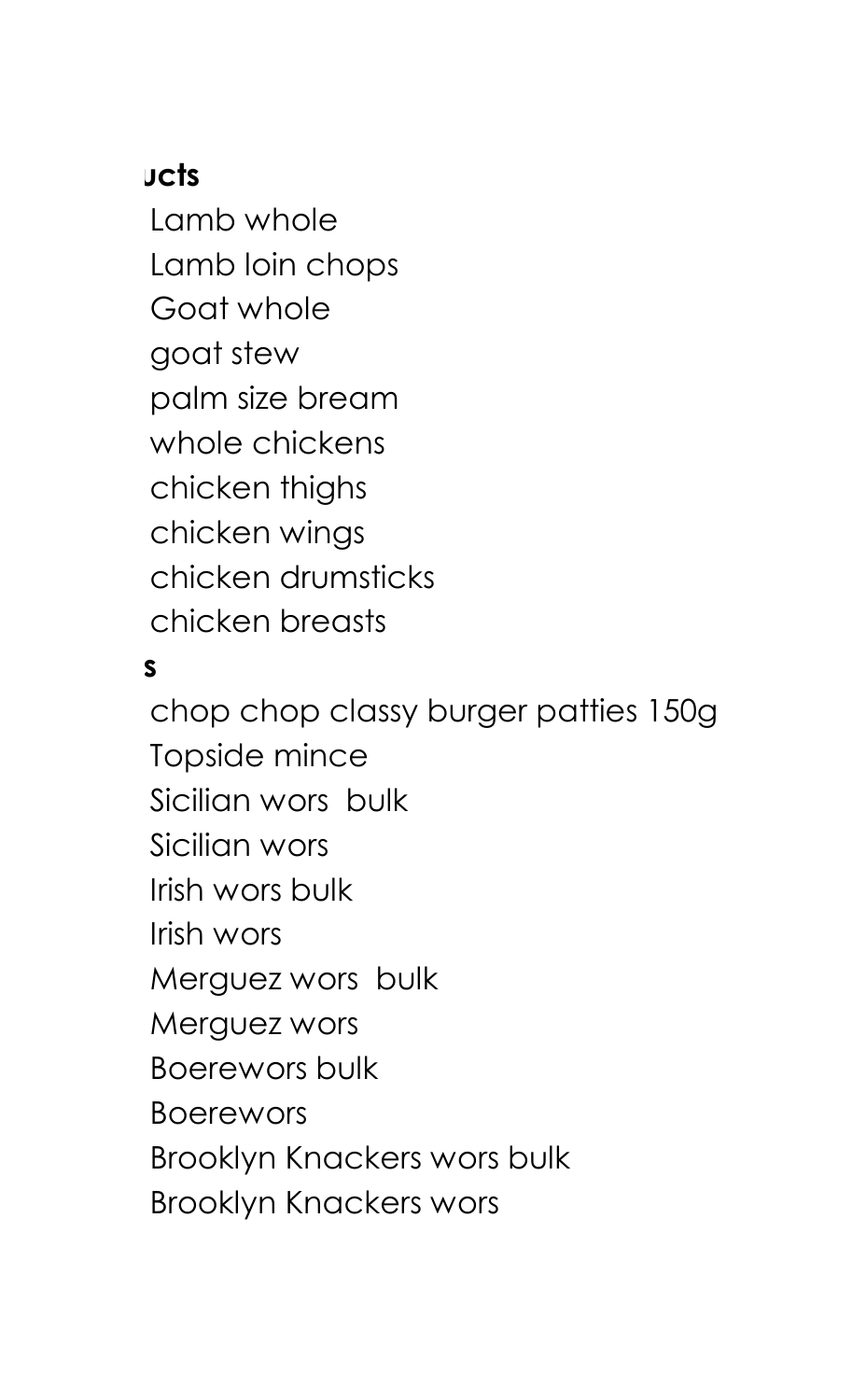BBQ Sausage

Pastrami Salami

Cauliflower nuggets Brocolli nuggets Chicken nuggets

Chilli bite Garlic Biltong Rangers Biltong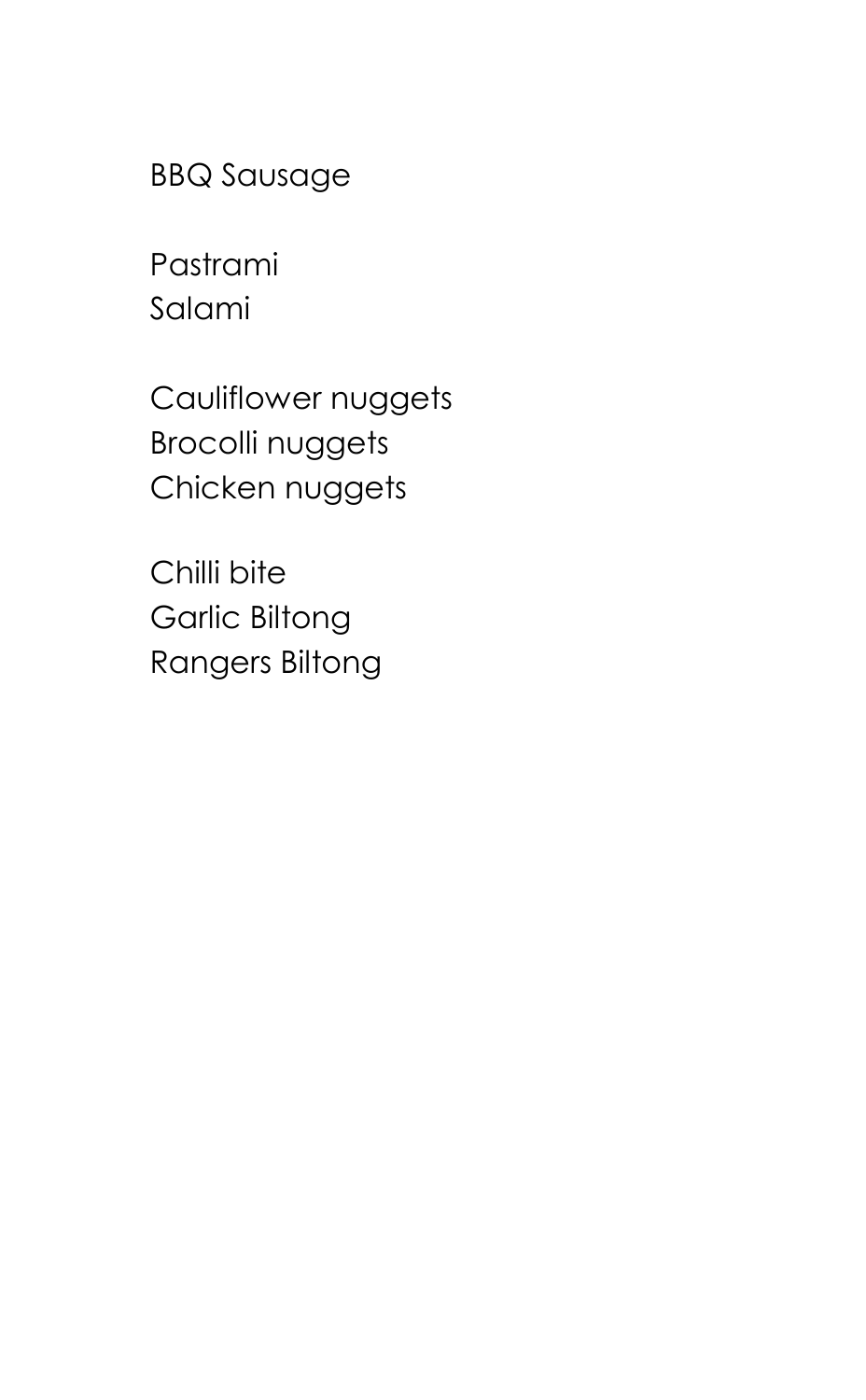| kg | <b>ZWL Price</b> | US\$ Price |
|----|------------------|------------|
| kg | \$<br>2,369.40   | \$10.77    |
| kg | \$<br>2,132.46   | \$9.69     |
| kg | \$<br>2,048.44   | \$9.31     |
| kg | \$<br>1,843.60   | \$8.38     |
| kg | \$<br>3,593.92   | \$16.34    |
| kg | \$<br>3,871.12   | \$17.60    |
| kg | \$<br>3,593.92   | \$16.34    |
| kg | \$<br>3,871.12   | \$17.60    |
| kg | \$<br>3,555.73   | \$16.16    |
| kg | \$<br>2,829.73   | \$12.86    |
| kg | \$<br>2,552.53   | \$11.60    |
| kg | \$<br>2,829.73   | \$12.86    |
| kg | \$<br>2,552.53   | \$11.60    |
| kg | \$<br>2,552.53   | \$11.60    |
| kg | \$<br>2,565.73   | \$11.66    |
| kg | \$<br>2,552.53   | \$11.60    |
| kg | \$<br>2,917.73   | \$13.26    |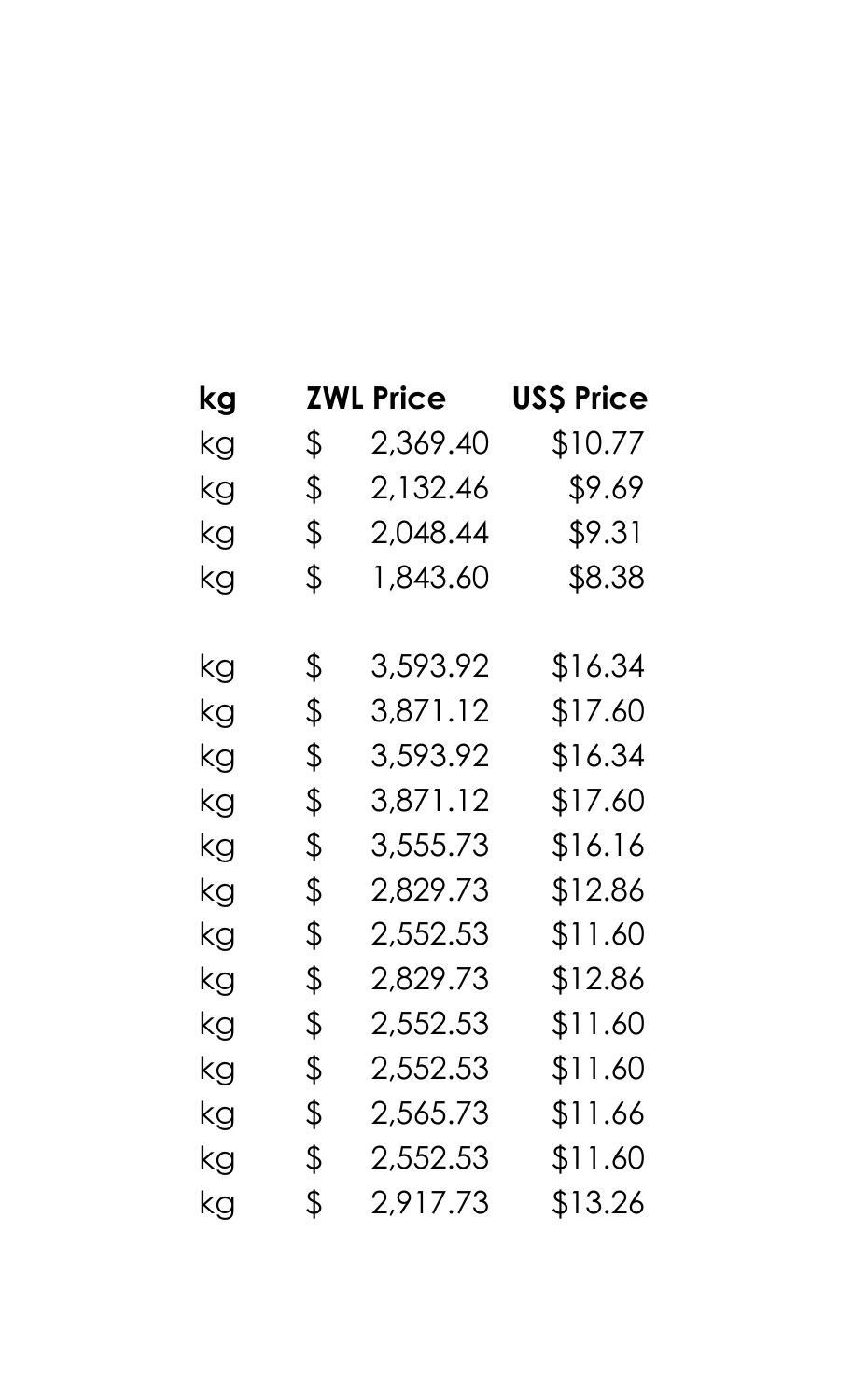| kg | \$<br>2,464.53 | \$11.20 |
|----|----------------|---------|
| kg | \$<br>2,552.53 | \$11.60 |
| kg | \$<br>2,552.53 | \$11.60 |
| kg | \$<br>2,552.53 | \$11.60 |
| kg | \$<br>2,332.53 | \$10.60 |
| kg | \$<br>2,829.73 | \$12.86 |
| kg | \$<br>2,173.60 | \$9.88  |
| kg | \$<br>2,173.60 | \$9.88  |
| kg | \$<br>2,173.60 | \$9.88  |
| kg | \$<br>2,173.60 | \$9.88  |
| kg | \$<br>2,173.60 | \$9.88  |
| kg | \$<br>2,173.60 | \$9.88  |
| kg | \$<br>2,173.60 | \$9.88  |
| kg | \$<br>3,863.73 | \$17.56 |
| kg | \$<br>3,249.84 | \$14.77 |
| kg | \$<br>440.00   | \$2.00  |
| kg | \$<br>550.00   | \$2.50  |
| kg | \$<br>1,645.42 | \$7.48  |
| kg | \$<br>1,645.42 | \$7.48  |
| kg | \$<br>987.71   | \$4.49  |
| kg | \$<br>592.20   | \$2.69  |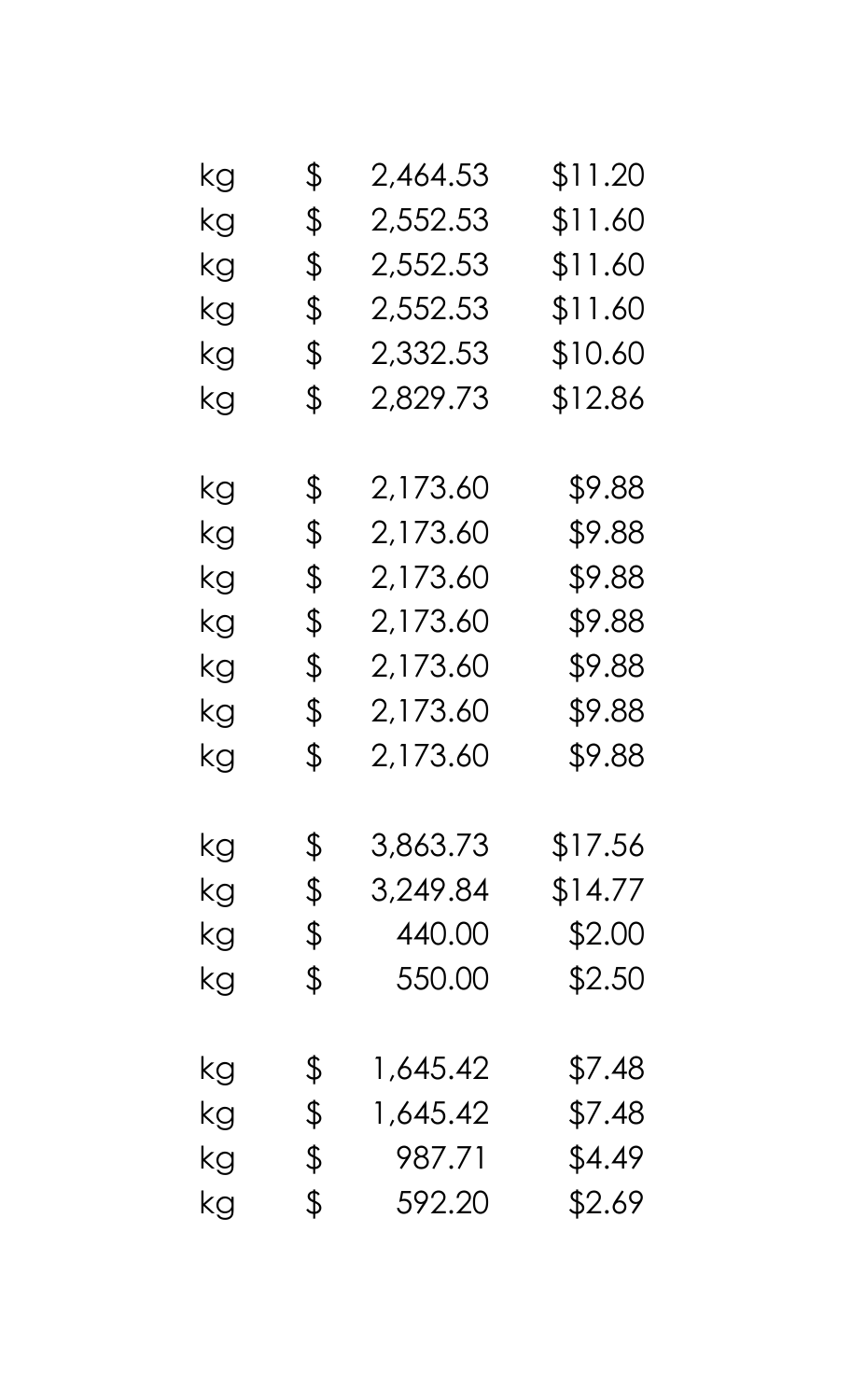| kg   | \$<br>3,954.28 | \$18    |
|------|----------------|---------|
|      |                |         |
| kg   | \$<br>4,598.00 | \$20.90 |
| kg   | \$<br>2,200.00 | \$10.00 |
| kg   | \$<br>2,750.00 | \$12.50 |
| kg   | \$<br>1,045.00 | \$4.75  |
| kg   | \$<br>990.00   | \$4.50  |
| kg   | \$<br>1,091.20 | \$4.96  |
| kg   | \$<br>1,078.00 | \$4.90  |
| kg   | \$<br>1,091.20 | \$4.96  |
| kg   | \$<br>1,091.20 | \$4.96  |
|      |                |         |
| kg   | \$<br>4,324.79 | \$19.66 |
| kg   | \$<br>2,173.60 | \$9.88  |
| Кg   | \$<br>3,799.35 | \$17.27 |
| 750g | \$<br>3,151.79 | \$14.33 |
| kg   | \$<br>3,832.53 | \$17.42 |
| 750g | \$<br>2,961.50 | \$13.46 |
| kg   | \$<br>3,729.74 | \$16.95 |
| 750g | \$<br>2,926.57 | \$13.30 |
| kg   | \$<br>2,873.13 | \$13.06 |
| 750g | \$<br>2,457.13 | \$11.17 |
| kg   | \$<br>3,069.29 | \$13.95 |
| 750g | \$<br>2,604.25 | \$11.84 |